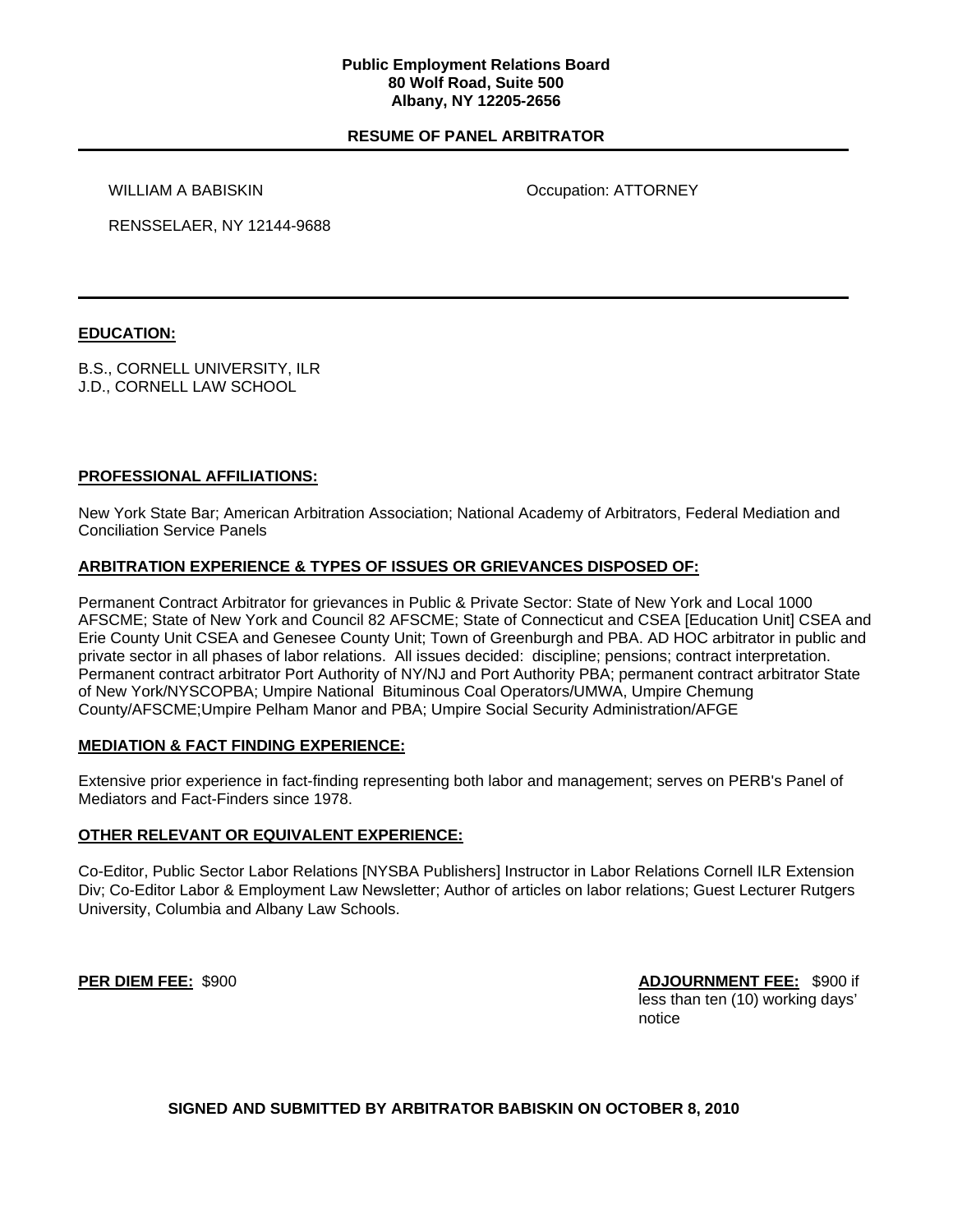### **Public Employment Relations Board 80 Wolf Road, Suite 500 Albany, NY 12205-2656**

# **BILLING DISCLOSURE STATEMENT**

## ARBITRATOR'S NAME: **WILLIAM A BABISKIN**

The following is a description of my fees and expenses:

## A) HEARING TIME.

- (1) My per diem is **\$900** for each day or any part thereof spent hearing a case.
- (2) If a hearing day exceeds \_\_\_ hours, I charge:
	- \_\_\_\_\_ a second full per diem \_\_\_\_\_ a prorated per diem
	- Letter no additional charge the control control of the control of the control of the control of the control of  $\mu$
- (3) Additional comments: I CHARGE FOR ONE DAY EVEN IF IT RUNS LONG.

## B) STUDY TIME.

- (1) I charge **\$900** for each day spent in preparation of the opinion and award.
- (2) This charge \_**X \_** will \_\_\_will not be prorated for partial days devoted to such preparation.
- (3) Additional comments: ONE DAY EQUALS SIX (6) HOURS

# C) TRAVEL TIME AND EXPENSES.

- (1) When travel time plus hearing time exceeds \_\_\_\_\_ hours in a calendar day:
	- \_\_ **\_** Not applicable (no additional charge)
	- \_\_\_\_ I charge as follows (describe):
- (2) I charge for actual, travel-related expenses incurred in connection with the case \_**X**\_\_YES \_\_\_\_ NO.

Where appropriate, a mileage charge for auto travel will be billed at:

- **\_\_X** Prevailing IRS rate \_\_\_\_\_\_\_\_\_\_\_\_\_\_\_\_\_ Other (describe):
- (3) When the scheduled hearing day(s) requires an overnight stay:
	- \_\_ There is no charge, other than for lodging and subsistence.
	- \_\_ **X** I charge as follows (describe): FOR ACTUAL LODGING EXPENSES AND MEALS
- (4) Additional Comments: IF I HAVE TO TRAVEL LONG DISTANCES THE NIGHT BEFORE THE HEARING WILL CHARGE FOR TRAVEL TIME.